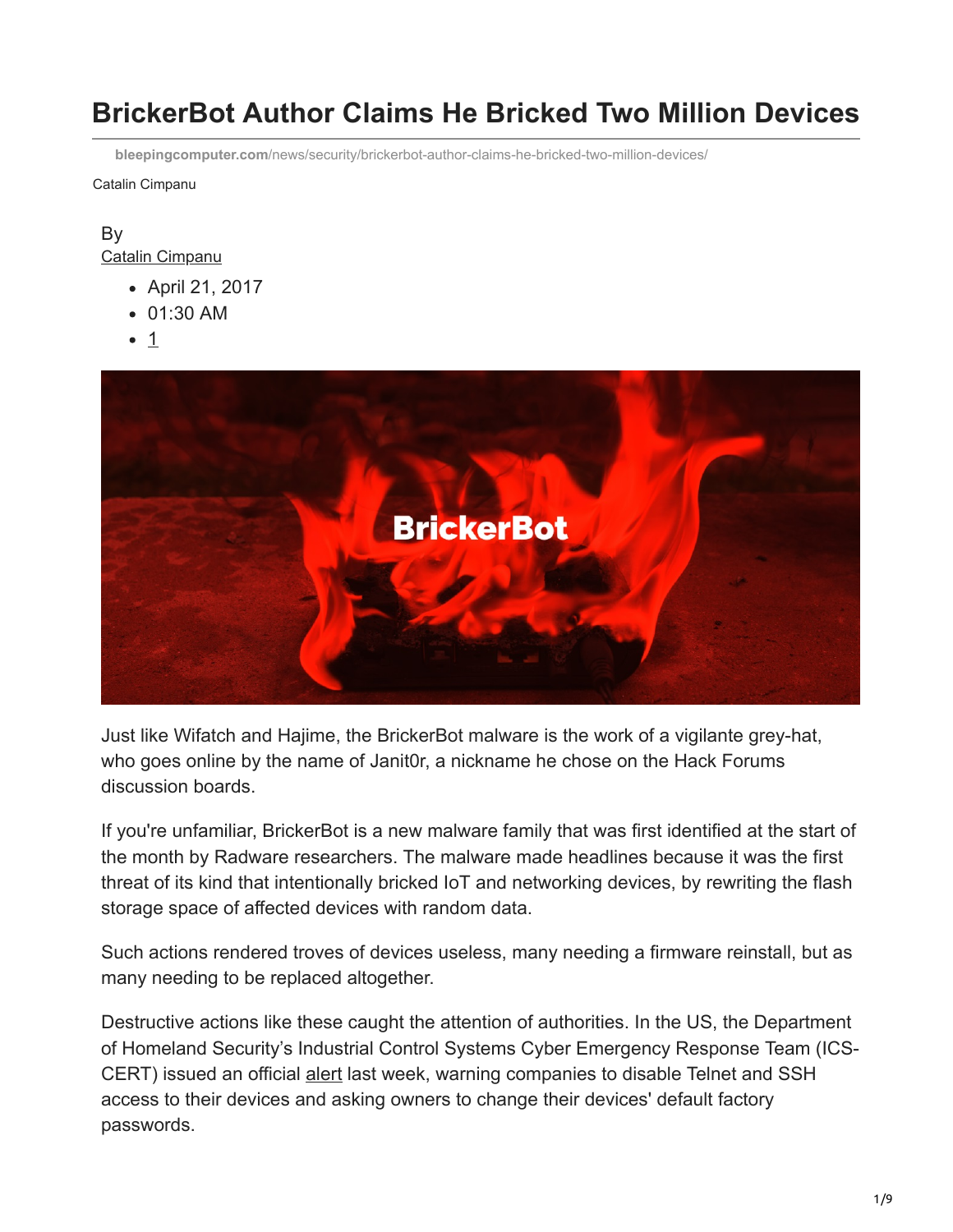# **Anonymous tip leads us to Hack Forums profile**

Since BrickerBot's appearance, law enforcement and the infosec community have been on the hunt for new information regarding how BrickerBot operates and who's behind it.

New information surfaced over the Easter weekend when Bleeping Computer received an anonymous tip about the online identity of BrickerBot's creator. The tipster pointed us towards the profile of a Hack Forums user named janit0r.

|  | <b>Hack Forums / Profile of janitOr</b>                                                                                                                                                       |                                                                                                          |  |
|--|-----------------------------------------------------------------------------------------------------------------------------------------------------------------------------------------------|----------------------------------------------------------------------------------------------------------|--|
|  | janit0r<br>Peasant<br>Registration Date: 01-21-2017<br>Date of Birth: 05-05-1980 (36 years old)<br>Local Time: 04-20-2017 at 10:20 AM<br><b>Status: Offline</b><br><b>Username Changes: 0</b> |                                                                                                          |  |
|  |                                                                                                                                                                                               |                                                                                                          |  |
|  |                                                                                                                                                                                               |                                                                                                          |  |
|  | janit0r's Forum Info                                                                                                                                                                          |                                                                                                          |  |
|  | Joined:                                                                                                                                                                                       | $01 - 21 - 2017$                                                                                         |  |
|  | <b>Last Visit:</b>                                                                                                                                                                            | 04-14-2017 01:00 PM                                                                                      |  |
|  | <b>Total Posts:</b>                                                                                                                                                                           | 4 (0.04 posts per day   0 percent of total posts)<br>(Find All Threads - Find All Posts - Post Activity) |  |
|  | <b>Time Spent Online:</b>                                                                                                                                                                     | 4 Hours, 29 Minutes, 42 Seconds                                                                          |  |
|  | <b>Reputation:</b>                                                                                                                                                                            | 0 [Details] [Given] [Trust Scan]                                                                         |  |
|  | <b>Prestige:</b>                                                                                                                                                                              | $\bf{0}$                                                                                                 |  |
|  | <b>Reported Posts:</b>                                                                                                                                                                        | $\mathbf{0}$                                                                                             |  |
|  | <b>Awards:</b>                                                                                                                                                                                | $0$ [Details]                                                                                            |  |

We ignored the tip at first since Hack Forums is known to attract a crowd of braggadocio hackers, many of whom tend to "embellish" their abilities or knowledge. We expected that that two weeks after BrickerBot's discovery, Hack Forums would be abuzz with people trying to take credit for BrickerBot, but it was strangely silent.

On Monday, feeling bad that we did not follow through with the same dilligence that the tipster had warned us with, we decided to have another look over janit0r's profile.

What we discovered was a user that registered on January 21, 2017, had the forum boards set up to use the Alaska timezone and had made four posts.

Right off the bat, his first post was the most interesting one. In a forum topic discussing a decline in the number of active Mirai bots, Janit0r made the following statement. Remind you, this still almost two months and a half before Radware's BrickerBot discovery.

I have killed over 200K telnet devices since Nov.. you've probably seen a drop in your bot counts by now.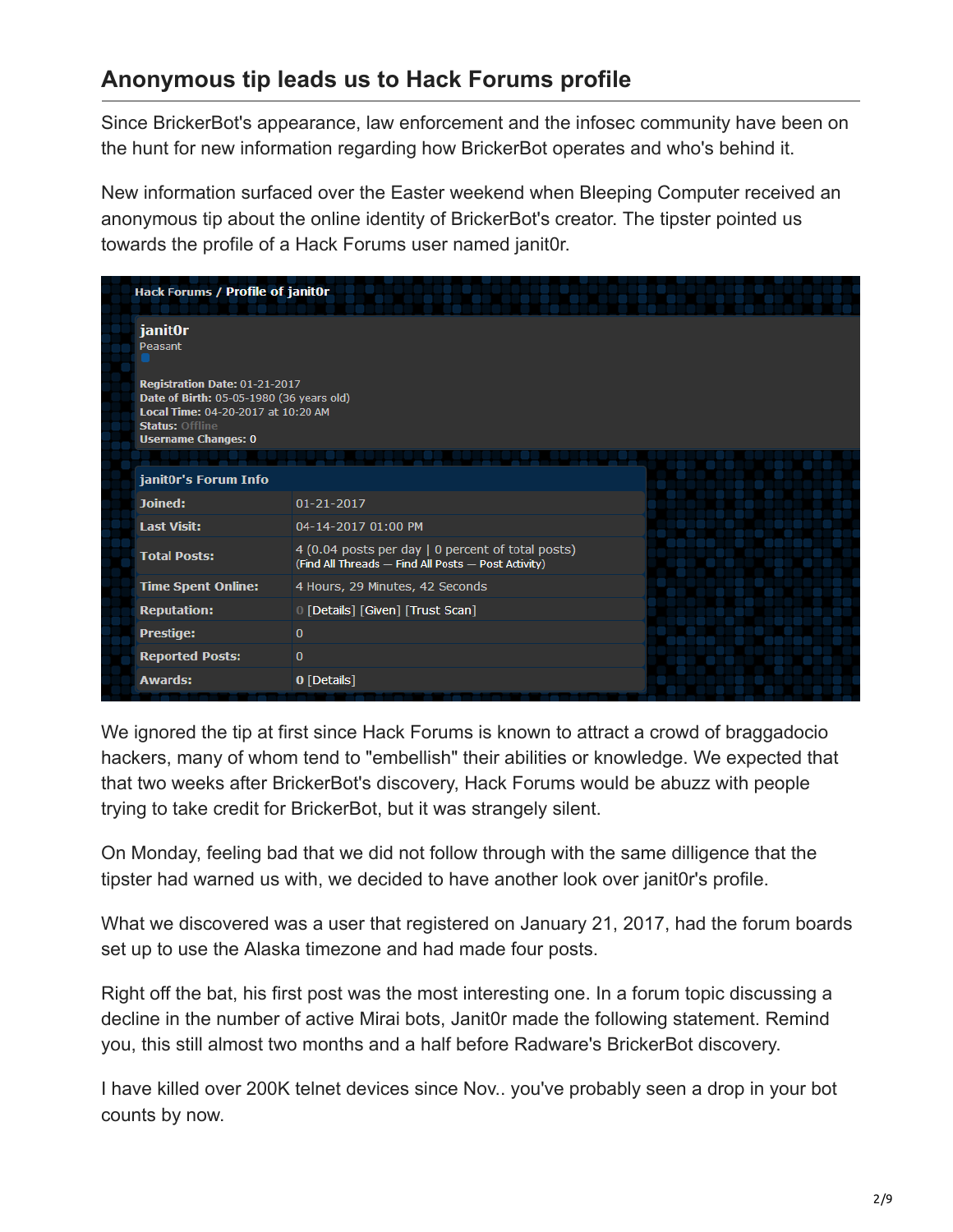

His second and third posts also came before BrickerBot became public and attested to his [skills as a reverse engineer, in a topic he started himself, discussing a security flaw in](https://www.bleepingcomputer.com/news/hardware/dahua-left-device-credentials-exposed-to-anyone-knowing-where-to-look/) Dahua 2nd and 3rd generation IP cameras.

The researcher who discovered and made public the flaw, withheld proof-of-concept exploit code for one month, to give Dahua customers time to apply a firmware update. Janit0r showed dissatisfaction with the [researcher's action](http://seclists.org/fulldisclosure/2017/Mar/7) and published exploitation details for that particular bug himself.



His last post was in a topic started by a user who "heard" that BrickerBot's source had leaked. Janit0r's response was quick and to the point.

I'm gonna call bullshit on this rumor.. I'm pretty sure I'd be sitting in jail if someone had managed to snatch the full source off my desktop :P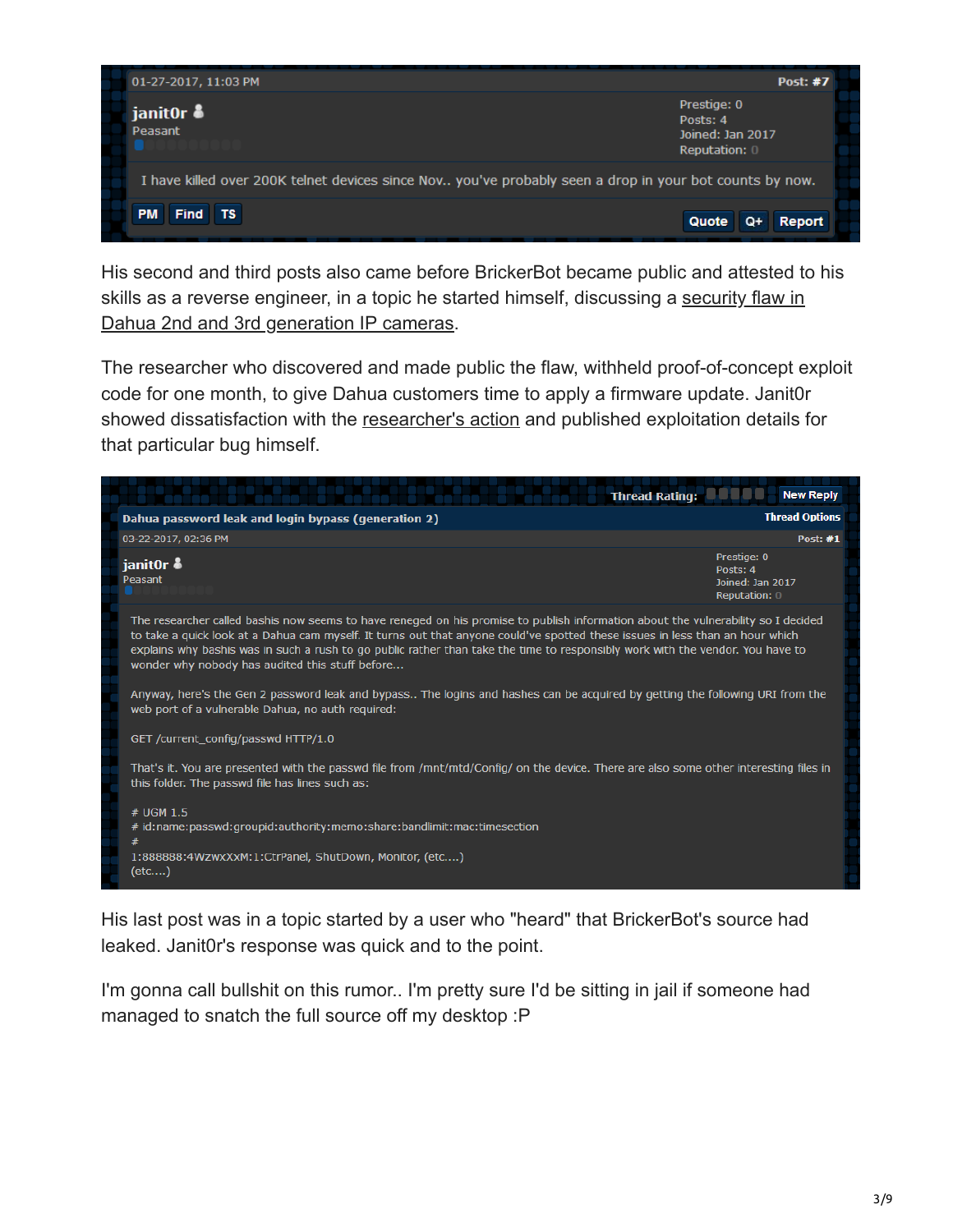

At this point, we had to confirm that Janit0r was indeed BrickerBot's author and not just some guy bragging on Hack Forums. This is how we spent the next two days, scraping through the Dark Web, underground hacking forums, and getting in contact with a few threat intelligence analysts we knew.

By Wednesday, we didn't manage to find any other clue of Janit0r's existence, or anybody else claiming to be BrickerBot's author, with some solid proof on his side. That's when we just gave up, and launched a desperate [tweet,](https://twitter.com/campuscodi/status/854660397374296064) asking BrickerBot's author to reach out.

#### **BrickerBot's Author reaches out**

Lo and behold, this was exactly what happened. The same day, we received an email from a person claiming to be BrickerBot's creator.

The email contained lots of details about BrickerBot's operation and internal structure. Nevertheless, at this point, we knew that there could be the possibility that someone was pulling a prank.

Chance had it that someone else had also seen our tweet. That person was [Victor Gevers](https://twitter.com/0xDUDE), a security researcher mostly known for tracking the destructive ransom attacks against MongoDB and other databases.

In the [Bleeping Computer article](https://www.bleepingcomputer.com/news/security/new-malware-intentionally-bricks-iot-devices/) that broke the news of BrickerBot's existence, we asked Victor for his expert opinion on this new malware's behavior and repercussions. Victor not only put BrickerBot in perspective for our readers, but also asked BrickerBot's creator to reach out and discuss an alternative method of dealing with unsecured IoT devices, instead of blindly destroying people's property.

Unknown to all was that BrickerBot author had reached out to Victor hours after our article went live. The two had shared notes and Victor was acting as an intermediary between Janit0r and various CERTs. All the operational details shared with us on Wednesday were the same Janit0r shared with Victor in the previous three weeks, confirming we were speaking with the same person.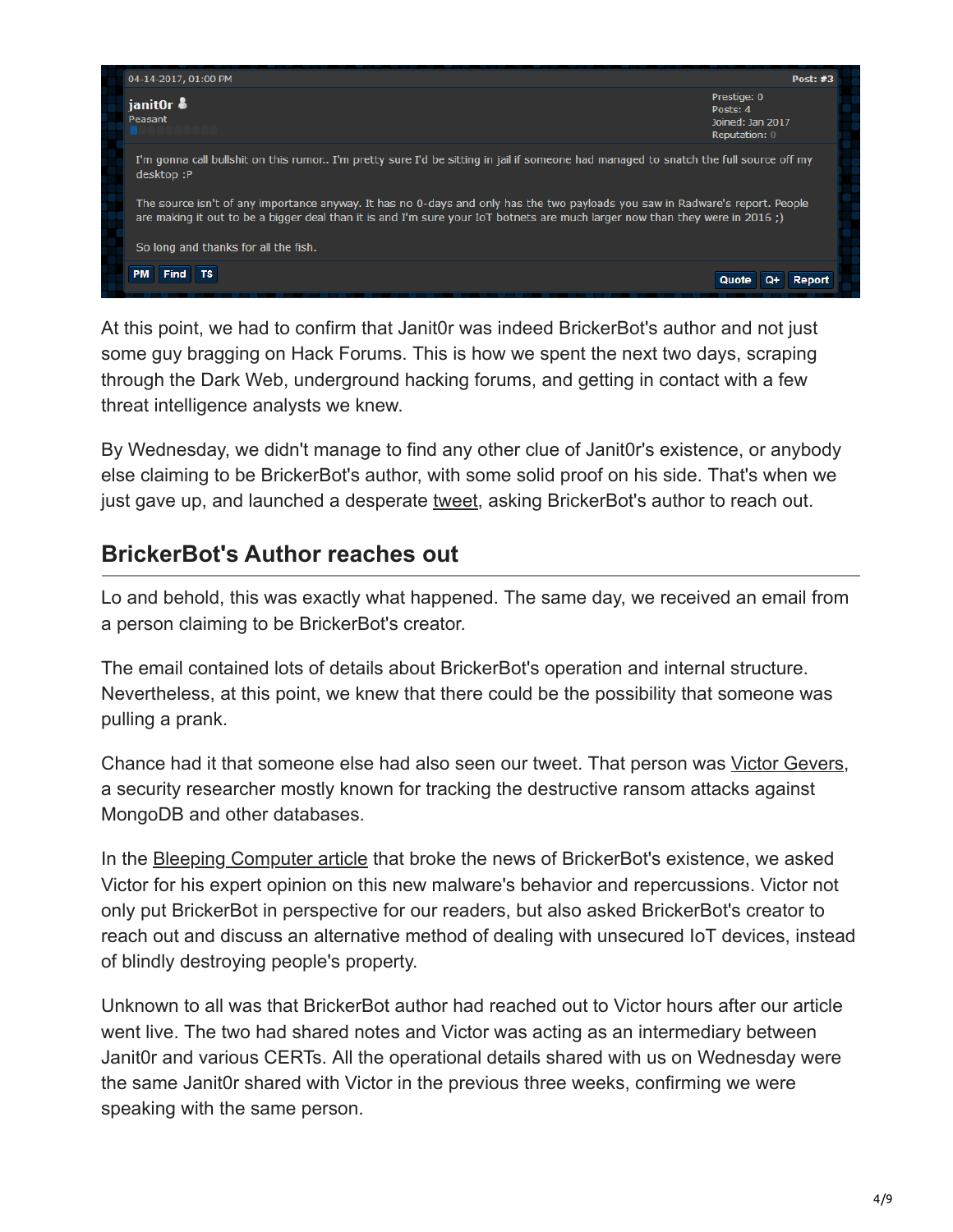# **"Yes, I am janit0r"**

"Yes, I was janit0r on Hackforums," the BrickerBot author started his email, which then continued with Janit0r showing his anger at the sad state of affairs in the realm of IoT security.

Like so many others I was dismayed by the indiscriminate DDoS attacks by IoT botnets in 2016. I thought for sure that the large attacks would force the industry to finally get its act together, but after a few months of record-breaking attacks it became obvious that in spite of all the sincere efforts the problem couldn't be solved quickly enough by conventional means.

The IoT security mess is a result of companies with insufficient security knowledge developing powerful Internet-connected devices for users with no security knowledge. Most of the consumer-oriented IoT devices that I've found on the net appear to have been deployed almost exactly as they left the factory.

For example 9 out of every 10 Avtech IP cameras that I've pulled the user db from were set up with the default login admin/admin! Let that statistic sink in for a second.. and then consider that if somebody launched a car or power tool with a safety feature that failed 9 times out of 10 it would be pulled off the market immediately. I don't see why dangerously designed IoT devices should be treated any differently and after the Internet-breaking attacks of 2016 nobody can seriously argue that the security of these devices isn't important.

I hope that regulatory bodies will do more to penalize careless manufacturers since market forces can't fix this problem. The reality of the market is that technically unskilled consumers will get the cheapest whitelabel DVR they can find at their local store, then they'll ask their nephew to plug it into the Internet, and a few minutes later it'll be full of malware. At least with 'BrickerBot' there was some brief hope that such dangerous devices could become the merchant's and manufacturer's problem rather than our problem.

#### **BrickerBot allegely wiped over two million devices**

I joined Hackforums in January mainly to see if my activities had been noticed by the botnet kids. Back then 200,000 bricked units seemed like a lot and I was sure I was close to the end of it. Now when the count is **over 2 million** it's clear that I had no idea (and still have no idea) how deep the rabbit hole of IoT insecurity is. I'm certain that the worst is still ahead of us.

I hope the unconventional actions by 'BrickerBot' have helped in buying another year of time for governments, vendors and the industry in general to get the current IoT security nightmare under control.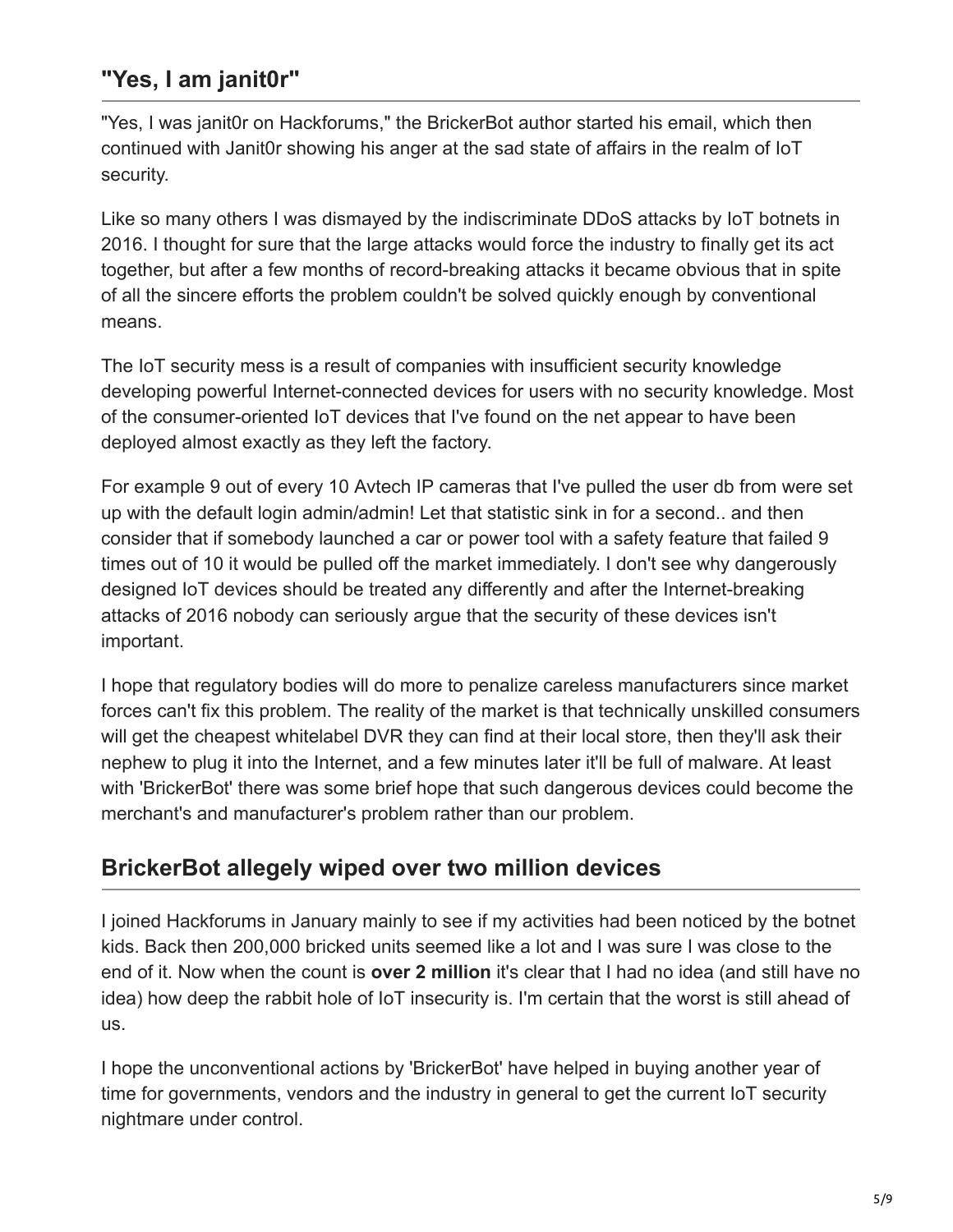Many other people have also done important things to combat IoT malware (Team White, Hajime author, @packetcop and his fellow sinkholers, etc) so I'm by no means claiming credit for Mirai being weak in Q1/2017, but if [Imeij](https://www.bleepingcomputer.com/news/security/new-imeij-iot-malware-targets-avtech-equipment/) and [Amnesia](https://www.bleepingcomputer.com/news/security/irresponsible-chinese-dvr-vendor-still-the-target-of-iot-botnets-one-year-later/) have suffered a little recently then it's probably mainly my fault ;)

Janit0r's email then goes on to detail a few operational details regarding BrickerBot's infrastructure, also dispelling the notion that he's a madman set on the random destruction of IoT devices.

[In reality, Janit0r wants to be considered in the same class as the White Team, the self](https://www.symantec.com/connect/blogs/there-internet-things-vigilante-out-there)proclaimed white-hat hackers behind the Wifatch malware, and the author of the Hajime malware, [another vigilante](https://www.bleepingcomputer.com/news/security/vigilante-hacker-uses-hajime-malware-to-wrestle-with-mirai-botnets/) who created a new malware family last October that tries to secure IoT devices by force.

The [Radware writeup](https://security.radware.com/ddos-threats-attacks/brickerbot-pdos-permanent-denial-of-service/) made 'BrickerBot' sound simplistic, but it actually carries 86 protocol and device-specific payloads and is relatively successful at mitigating commonly exploited devices. The bot's every action has a statistically determined purpose and what might've seemed like buggy behavior in the honeypot really isn't.

As a preference 'BrickerBot' will try to secure units without damaging them and the bricking behavior is a 'plan B' (yes the B stands for brick :) for units which are unlikely to be securable. A blogger on the net wondered about 'BrickerBot' simply trying to change his honeypot's login and this would've been due to the bot assuming the device had a persistent user db. Because the honeypots are often quite different from any actual devices the behaviors in them are usually weird.

If security researchers made their honeypots look more like actual devices (that one could actually find with default credentials on the net) and hosted them on dirtier networks they would find even more interesting things going on..

Victor Gevers, who confirmed Janit0r's bricking statistics also believes this person is only misguided, and hopes to convince him to abandon his ways. "The writer of the email does not strike me as a bad person," Gevers told Bleeping Computer based on his own communications with Janit0r. "Just some young guy who was too eager to solve a problem."

### **Janit0r wants a change in IoT security standards**

For the time being, Janit0r doesn't seem interested in stopping BrickerBot attacks, or at least not until officials and hardware vendors take a look at IoT security and start changing things with a hurry.

Authorities have been talking about IoT security standards for years, but in the meantime, some of the same vendors participating in those discussions have continued to ship out insecure devices with the same ol' default passwords. In a follow-up email, Janit0r wrote the following.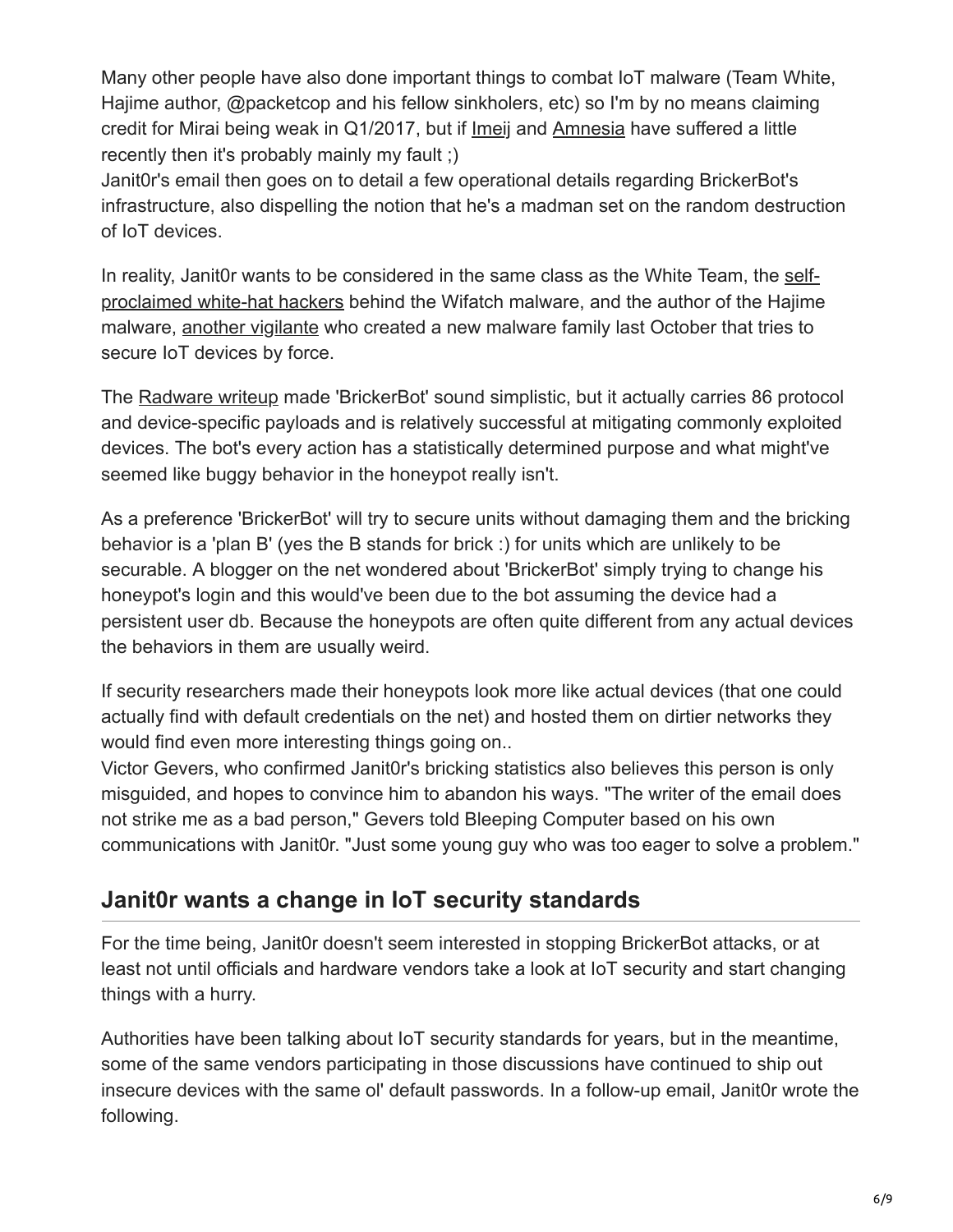I consider my project a form of "Internet Chemotherapy" I sometimes jokingly think of myself as The Doctor. Chemotherapy is a harsh treatment that nobody in their right mind would administer to a healthy patient, but the Internet was becoming seriously ill in Q3 and Q4/2016 and the moderate remedies were ineffective. The side effects of the treatment were harmful but the alternative (DDoS botnet sizes numbering in the millions) would have been worse. I can only hope hope that when the IoT relapse comes we'll have better ways to deal with it. Besides getting the number of IoT DDoS bots to a manageable level my other key goal has been to raise awareness. The IoT problem is much worse than most people think, and I have some alarming stories to tell.

### **Janit0r is a wanted man**

Nonetheless, the actions of BrickerBot place this malware in the same category as other destructive e-threats, such as ransomware and banking trojans. Janit0r already knows he's a wanted man and has taken many precautions.

Tracking down Janit0r's real life persona may also be a little harder than going after teenagers that rent DDoS botnets with their father's credit card. While he signed his Hack Forums posts with the name "Rob," Janit0r also used different names within each email, said he never intends to log into his Janit0r Hack Forums account again, and has consistently changed email addresses every few days.

For what's worth it, Janit0r has been very careful with his OpSec, compared to many of today's hackers, who, according to a **[Flashpoint report](https://www.flashpoint-intel.com/blog/cybercrime/cybercriminal-communication-strategies/)** released yesterday, prefer Skype as their main communications method, an IM service known to give up data on its users to law enforcement.

## **Janit0r: I'm not a security researcher**

Current clues like Janit0r's reverse engineering skills, in-depth knowledge of the malware scene, and a desire to do good, point to the fact that we may be dealing with another security researcher or network engineer that has decided to do something about the everincreasing number of unsecured network and IoT devices.

"For what it's worth I'll state that I've never actually worked in networking, systems administration, information security or anything of the sort, but I have a hobby interest in all of the above. I believe that basic knowledge in such things is good self-defense in the 21st century," Janit0r wrote in an email.

Right now, all users and companies can do is to follow Radware and ICS-CERT's recommendations, and block access to Telnet and SSH ports, and also change the device's default password. Otherwise, they may get a visit from BrickerBot, and it might reach Plan B.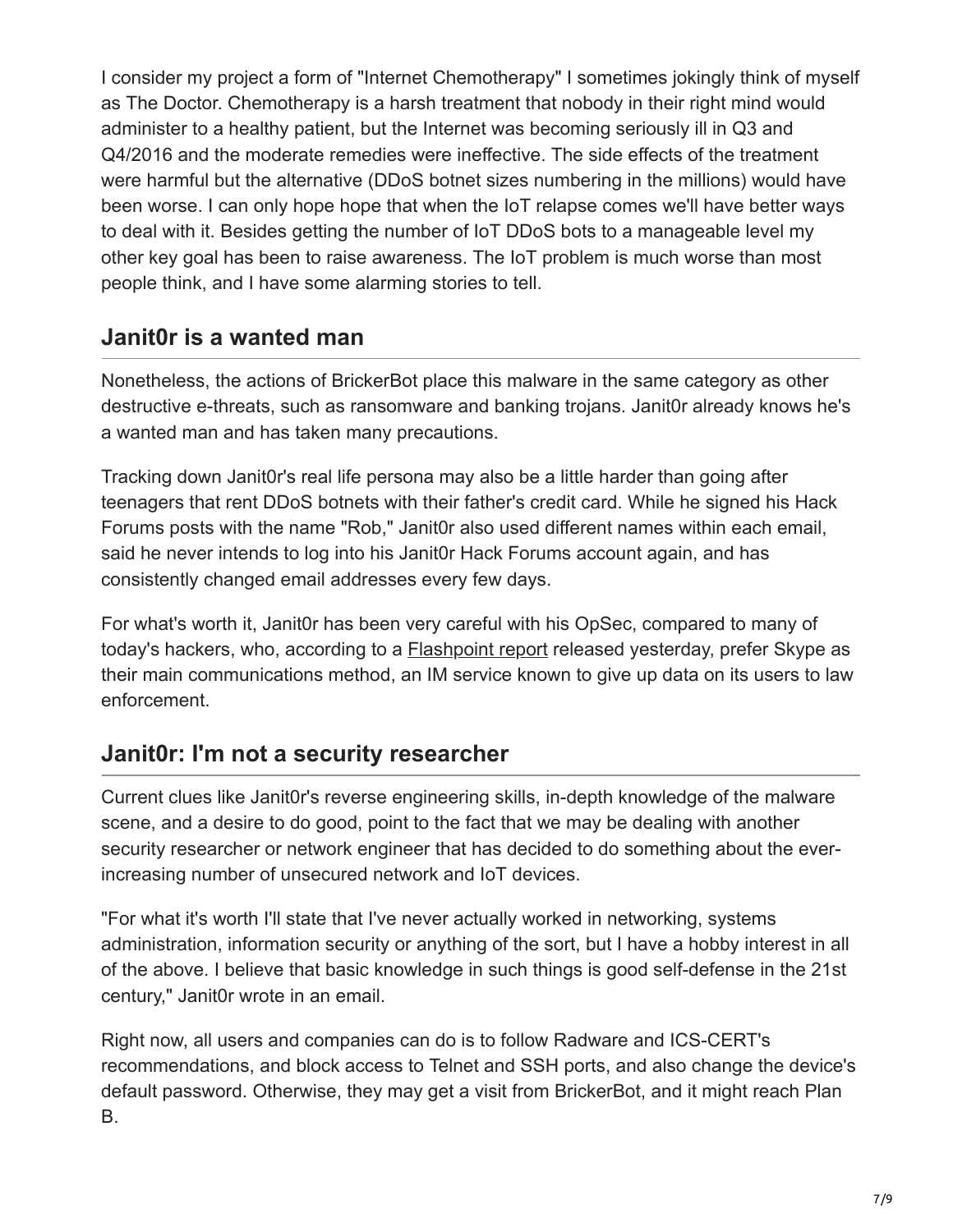#### **Related Articles:**

[Microsoft detects massive surge in Linux XorDDoS malware activity](https://www.bleepingcomputer.com/news/security/microsoft-detects-massive-surge-in-linux-xorddos-malware-activity/)

[Microsoft: Sysrv botnet targets Windows, Linux servers with new exploits](https://www.bleepingcomputer.com/news/security/microsoft-sysrv-botnet-targets-windows-linux-servers-with-new-exploits/)

[New cryptomining malware builds an army of Windows, Linux bots](https://www.bleepingcomputer.com/news/security/new-cryptomining-malware-builds-an-army-of-windows-linux-bots/)

[Emotet botnet switches to 64-bit modules, increases activity](https://www.bleepingcomputer.com/news/security/emotet-botnet-switches-to-64-bit-modules-increases-activity/)

[New stealthy BotenaGo malware variant targets DVR devices](https://www.bleepingcomputer.com/news/security/new-stealthy-botenago-malware-variant-targets-dvr-devices/)

- [Botnet](https://www.bleepingcomputer.com/tag/botnet/)
- [BrickerBot](https://www.bleepingcomputer.com/tag/brickerbot/)
- $\bullet$  [IoT](https://www.bleepingcomputer.com/tag/iot/)
- [Malware](https://www.bleepingcomputer.com/tag/malware/)

#### [Catalin Cimpanu](https://www.bleepingcomputer.com/author/catalin-cimpanu/)

Catalin Cimpanu is the Security News Editor for Bleeping Computer, where he covers topics such as malware, breaches, vulnerabilities, exploits, hacking news, the Dark Web, and a few more. Catalin previously covered Web & Security news for Softpedia between May 2015 and October 2016. The easiest way to reach Catalin is via his XMPP/Jabber address at campuscodi@xmpp.is. For other contact methods, please visit Catalin's author page.

- [Previous Article](https://www.bleepingcomputer.com/news/microsoft/microsoft-sets-new-release-schedule-for-windows-10-with-two-major-updates-per-year/)
- [Next Article](https://www.bleepingcomputer.com/news/security/aes-ni-ransomware-dev-claims-hes-using-shadow-brokers-exploits/)

#### **Comments**